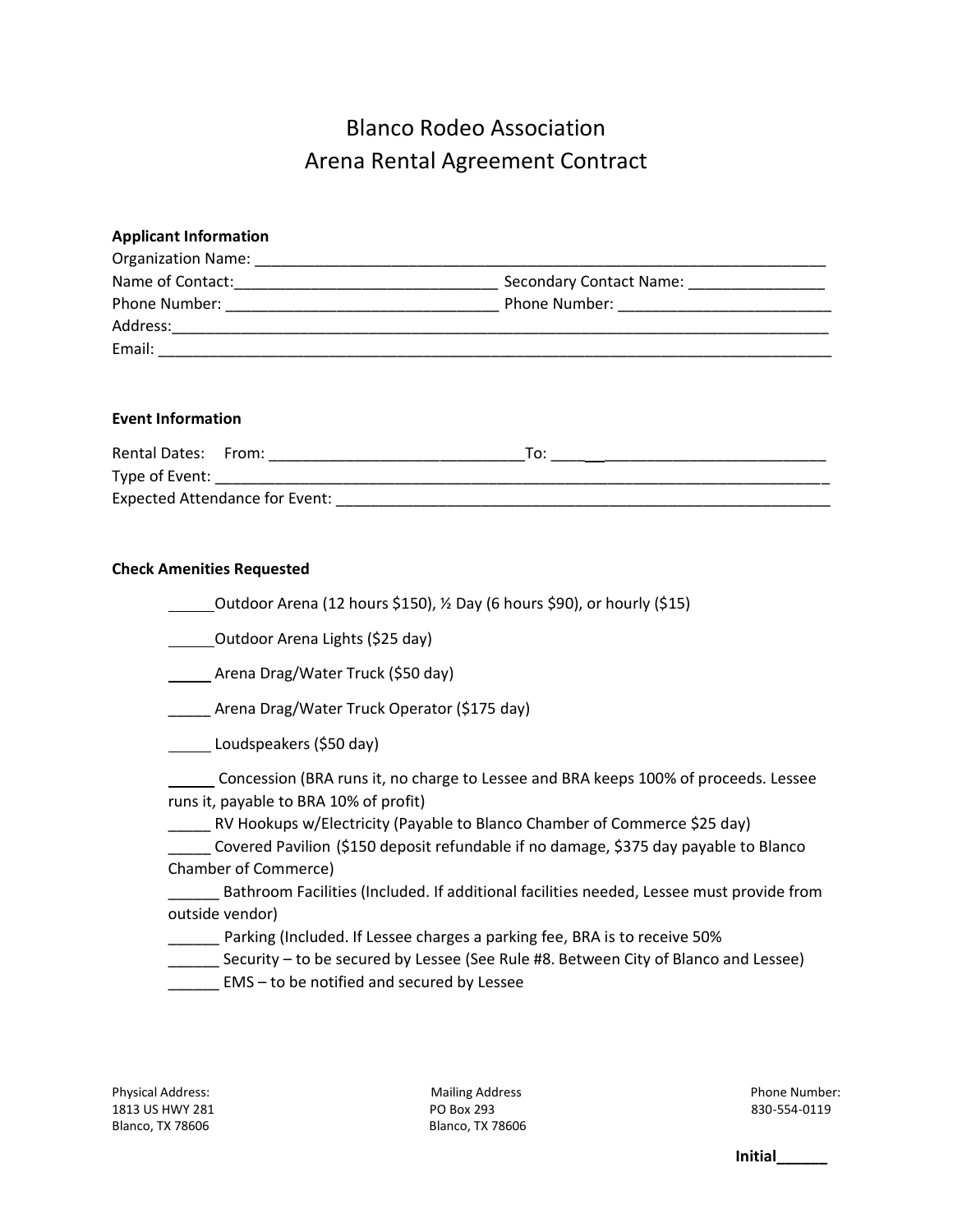#### **General**

| 1. | Is this event open to the public?                                                                              | <b>YES</b> | NO. |           |
|----|----------------------------------------------------------------------------------------------------------------|------------|-----|-----------|
|    | a. Admission fee?<br>(Cost \$                                                                                  |            |     |           |
|    | (Cost \$<br>b. Parking fee?                                                                                    |            |     |           |
| 2. | Are minor children (under 18) participants in this event?                                                      | <b>YES</b> | NO. |           |
| 3. | Will alcohol be consumed or sold at this event? (see Rule #7)                                                  | <b>YES</b> | NO. |           |
| 4. | Will food be consumed or sold at this event?                                                                   | YES        | NO. |           |
| 5. | Will security be provided? (need Copy of City's written<br>approval if alcohol present and over 250 people see | YES        | NO. | <b>NA</b> |
|    | Appendix #8)                                                                                                   | YES        | NO. |           |
| 6. | Will you require the use of utilities?                                                                         |            |     |           |
| 7. | Do you have liability coverage for this event? (see Rule #5)                                                   | <b>YES</b> | NO. |           |
|    | <b>Alcoholic Beverages</b>                                                                                     |            |     |           |
|    | Will there be alcohol for sale?                                                                                | YES.       | NO. |           |
|    | Is TABC license/permit provided? (Must provide copy to City and BRA)                                           | <b>YES</b> | NO. |           |
|    | TABC License # Date Submitted                                                                                  |            |     |           |
|    | Alcohol beverage vendors must have a Certificate of Liability Insurance policy for at least \$1,000,000.00     |            |     |           |

Alcohol beverage vendors must have a Certificate of Liability Insurance policy for at least \$1,000,000.00 covering personal and property injures arising from this event.

#### **General Liability Insurance Information**

| Is Certificate of General Liability Insurance provided? |  |  |
|---------------------------------------------------------|--|--|
|---------------------------------------------------------|--|--|

### **POLICIES AND RULES FOR ARENA USAGE ARE ATTACHED. PLEASE READ THOROUGHLY BEFORE RESERVING THE FACILITIES. YOU WILL BE REQUIRED TO ADHERE TO ALL POLICIES AND RULES.**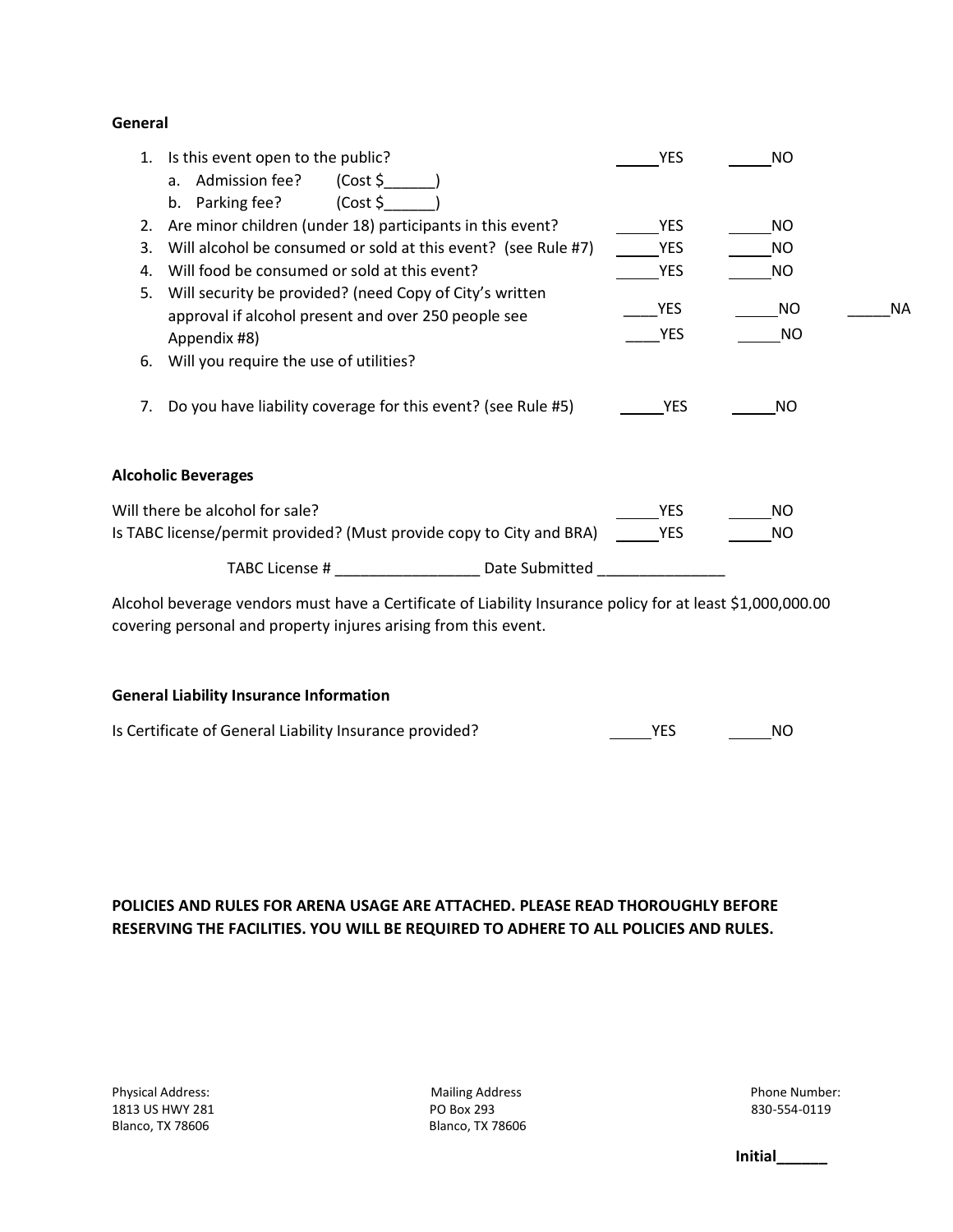## Blanco Rodeo Association Arena Rental Policy and Rules Appendix

- 1. Arena Rental Period: Daily (12 hours \$150), ½ Day (6 hours \$90), or hourly (\$15)
- 2. Multiple Day Events: Parties booking for multiple day events will pay the 12-hour rate per day. Clean up must be done by 12:00 midnight the last day of booking or the per hour charge will apply to additional clean-up time.
- 3. Event scheduling: Bookings may be made up to eighteen (18) months in advance of the proposed event
- 4. Payment: Full payment is due when reservation is made
- 5. Insurance: Lessee and any alcoholic beverage vendor must each provide a copy of its certificate of liability insurance, with a separate endorsement listing the Blanco Rodeo Arena as an additional insured, in the amount of \$1,000,000.00, insuring against any and all claims for personal injury, death, and/or property damage relating to the event and Blanco Rodeo Association.
- 6. Indemnification: Blanco Rodeo Association shall not be liable to Lessee or Lessee's employees, agents or invitees, or to any other person or entity, for any injury to person or property on or about the Arena caused by the negligence or misconduct of Lessee, its employees, or agents. Lessee and all vendors shall indemnify BRA and hold BRA harmless from any loss, expense or claims arising out of any such injury.
- 7. Alcoholic Beverages: No sale of alcoholic beverages will be allowed at the Blanco Rodeo Association Arena without the prior written approval. Lessees and/or vendors selling alcoholic beverages must be a holder of a current/valid Texas Alcoholic Beverage Commission ("TABC") license and must provide the City and BRA a copy of said TABC license/permit a minimum of two (2) business days prior to the event.
- 8. Security and Emergency Medical Services ("EMS"): Lessee shall be solely responsible for providing a reasonable number of Security and EMS personnel, at the City's discretion, before, during, and after the event to help maintain order, to regulate traffic control, and/or to provide any other security/safety functions that the City determines to be necessary. Lessee shall be responsible for the actions and safety of Lessee or any of Lessee's guests, patrons, or anyone on or around the BRA Arena premises as a result of the event, including without limitation protecting such persons from injury or death and protecting Lessee's and City's property or the property of such persons from loss or damage. Lessee shall arrange for such security and EMS personnel at its own expense and advise the City of actions taken. The City must approve the Lessee plan for security and safety a minimum of three (3) business days before the first day/date of the event. The event cannot take place without prior written approval from the City. Copy of written approval from the City to be provided to BRA.

1813 US HWY 281 **PO Box 293 PO Box 293 830-554-0119** Blanco, TX 78606 Blanco, TX 78606

Physical Address: The Contract of Mailing Address Phone Number: Phone Number: Phone Number: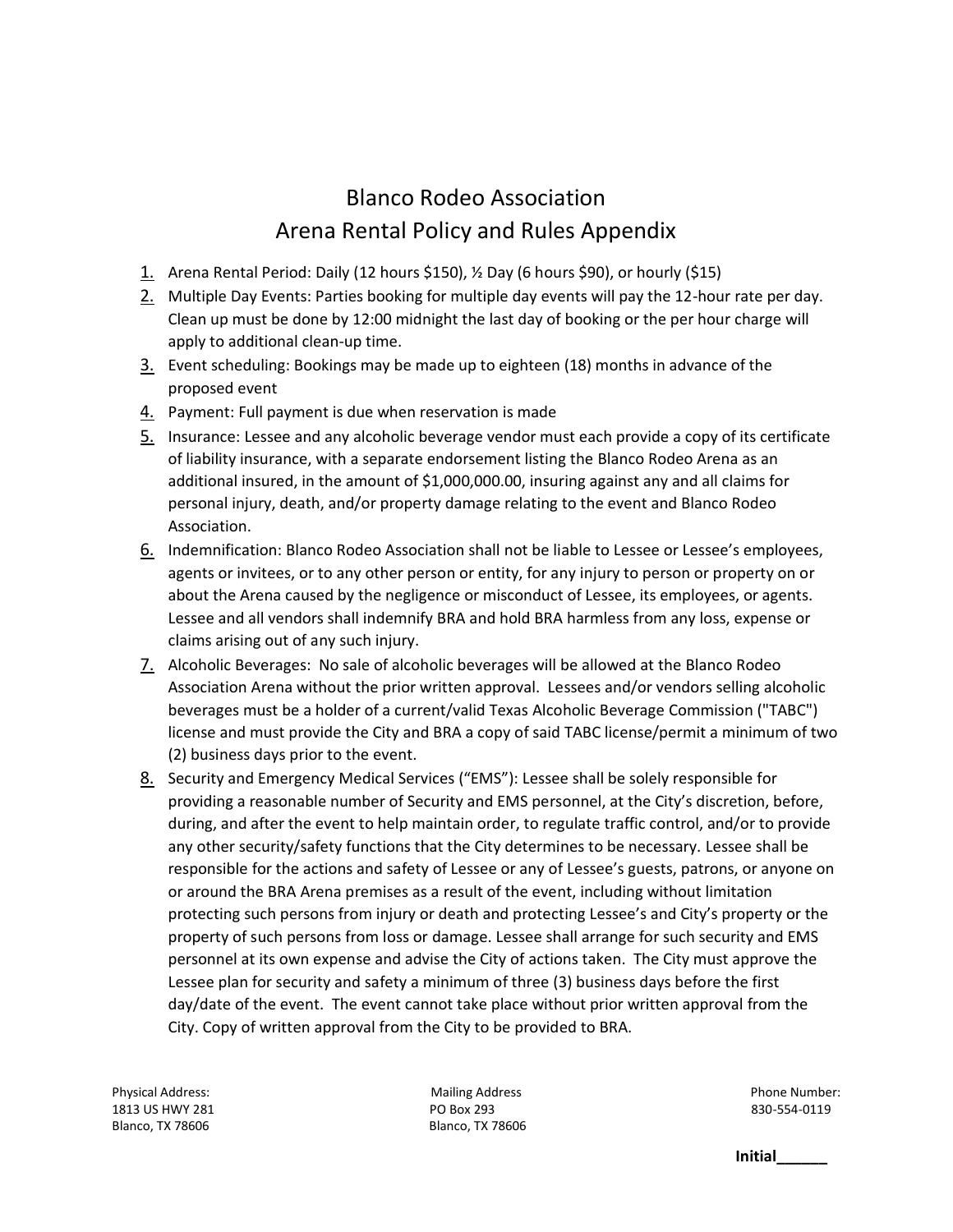Emergency Medical Technicians are required at each event where there is a substantial risk of injury to the contestants or audience. Need is determined on an event by event basis by Staff. Securing and/or notifying EMT and Paramedics is the responsibility of the event holder. The establishment of Security requirements for an event will be determined by Staff. These guidelines are established for the protection of life and property while events are in progress and may include officers before, during or after events. All security officers will be arranged for and managed by the event holder. Security and/or Law Enforcement must be present prior to the beginning of the event and must remain until all crowds and traffic are dispersed and evacuated. See table below for guidelines-final plan must be approved by Staff.

| Attendance | Security-no | Law          | Security- | Law          |
|------------|-------------|--------------|-----------|--------------|
|            | alcohol     | Enforcement- | alcohol   | Enforcement- |
|            |             | no alcohol   |           | alcohol      |
| $1 - 250$  |             |              |           |              |
| 251-500    |             |              |           |              |
| 501-1000   |             |              |           |              |
| 1001-2000  | 4           |              |           |              |
| $2001+$    | 6           |              | 6         |              |

- 9. Release of Liability Waivers: The Lessee is responsible for copying waivers and obtaining signatures from each participant prior to participation in the event. Signed waivers must be returned to Blanco Rodeo Association no later than seven (7) business days after an event is completed. A copy of the waiver may be obtained from on the BRA website. [\(http://www.blancorodeo.com/\)](http://www.blancorodeo.com/)
- 10. Concessions: Lessee reserves the right to run the concessions with 10% of profit to BRA. Lessee also has the option to let BRA run concessions and retain the proceeds.
- 11. Litter Control: Trash cans are available. After use, all trash must be placed in the dumpster. Please pick up any trash left by participants in any areas used in the Park. Trash creates problems for the next user/Lessee and encourages unwanted pests. Please help keep the park clean. Trash that is not removed by Lessee will be removed by staff and could result in forfeiture of deposit.
- 12. Overnight RV Camping: Overnight RV camping is permitted. Campers may pay the City of Blanco. There is no discharge of grey water on the property.
- 13. Toilets: The Toilet Facilities will be open and available. In cases where the existing restroom facilities will be inadequate, the Lessee is responsible for renting additional toilets
- 14. Parking: Parking is free to Lessee and its participants. If parking is collected, Lessee will pay fifty percent (50%) to BRA
- 15. Coggins Log: Lessee is required to comply with the Texas Animal Health Control ("TAHC") regulations.
- 16. Fire: Campfires or fireworks are NOT permitted
- 17. No alterations of any structure will be allowed and there will be no glue, wire, screws, or nails attached to or embedded into the walls or ceilings for any reason.
- 18. No signs or banners shall be placed over an exit sign.
- 19. Dogs: Dogs must be on leash at all times

Physical Address: The Contract of Mailing Address Phone Number: Phone Number: Phone Number: 1813 US HWY 281 **PO Box 293 PO Box 293 830-554-0119** Blanco, TX 78606 Blanco, TX 78606